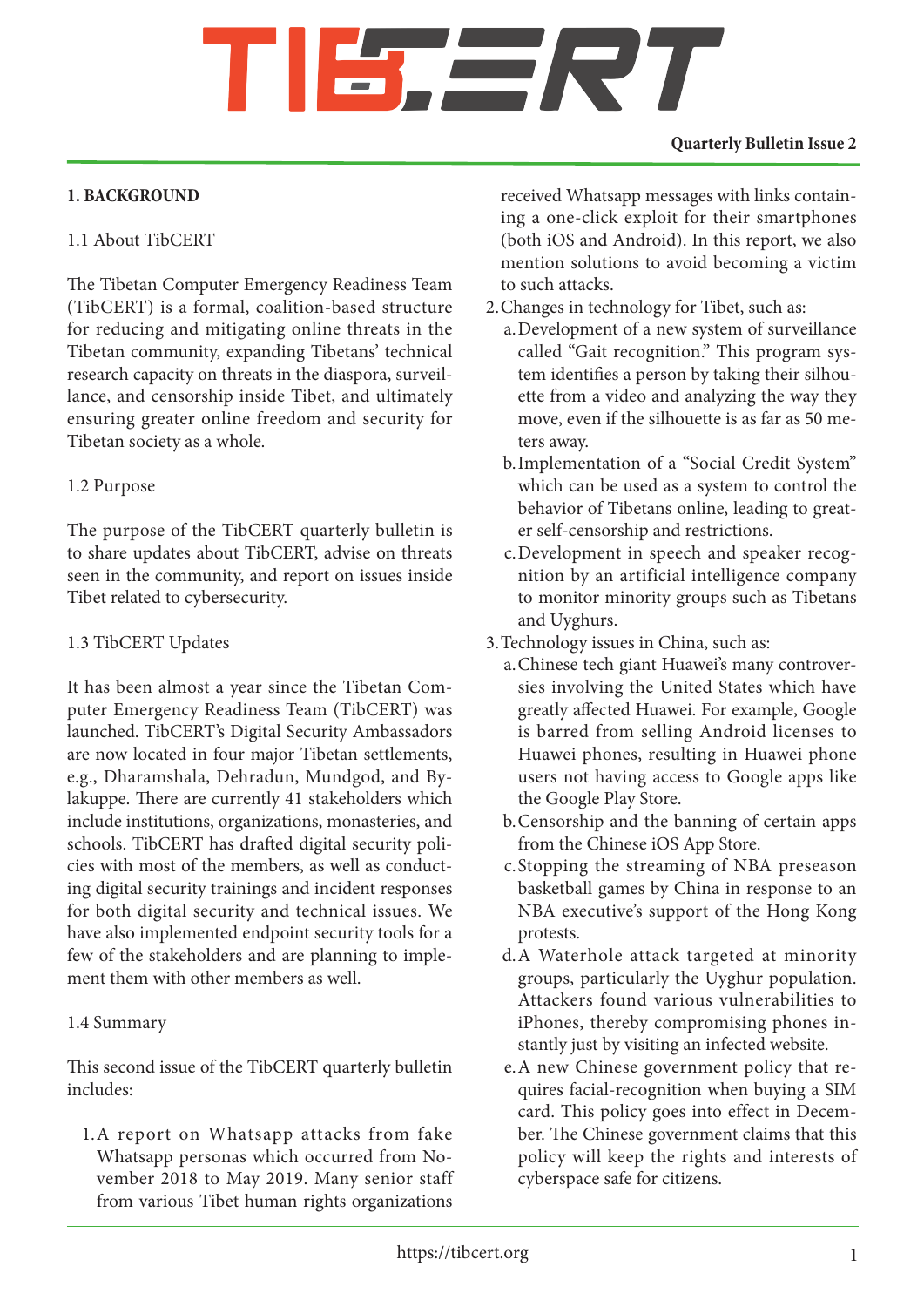### **2. DIGITAL SECURITY UPDATES**

#### 2.1 Whatsapp Report

TibCERT and the Citizen Lab published a report on a one-click mobile exploit targeting Tibetans. Last year, in the early hours of November 13, 2018, a senior staff member at a Tibetan human rights group was contacted on Whatsapp by a previously unknown number. The sender claimed to be "Jason Wu," head of the "Refugee Group" at Amnesty International's Hong Kong branch. "Jason Wu" tried to present as a credible person by mentioning social media reports on a recent self-immolation. During the conversation, he sent links to information he claimed to be related to the case, wanting to verify for use in an Amnesty International report on human rights in China, as well as for an upcoming statement critical of the Chinese government's treatment of ethnic minorities. While such a request is common for activists in the Tibet movement, this request had sinister motives behind it. "Jason Wu" is a fake person and the links contained exploits (malicious code that takes advantage of software vulnerabilities) for iOS. This exploit works on iPhones running a vulnerable version of iOS (11.0 through 11.4). By clicking the link, the iPhone would be infected with spyware, stealing data from the device and apps running on it.

The Citizen Lab of the University of Toronto reports that this campaign is the first documented case of one-click mobile exploits used against Tibetans, reflecting an escalation in the sophistication of digital espionage threats targeting the Tibetan community. This campaign appears to be carried out by a single operator that the Citizen Lab called POISON CARP



*Figure 1: An infection attempt in the early hours of November 13, 2018 shows the level of effort put into social engineering.*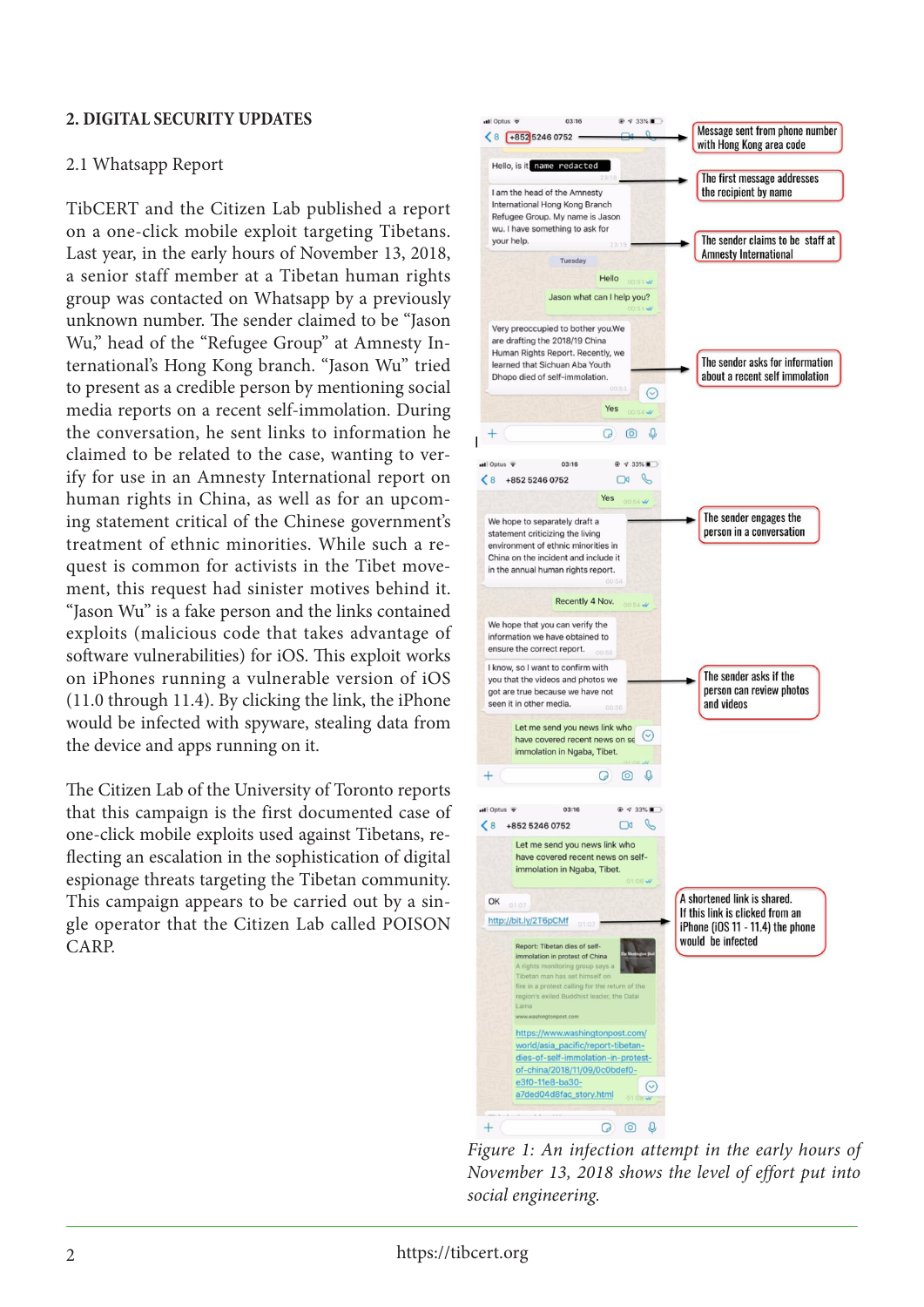The Infection Attempts

In addition to targeting iPhones, the spying campaign also targeted Android devices and tried to use malicious Open Authentication (OAuth) applications to gain access to Gmail accounts. Over the course of the campaign, the Citizen Lab collected one iOS exploit and eight distinct Android exploits. In total, 15 attempts were made to infect mobile phones.

Of these 15 infection attempts, 12 were sent to Tibetan targets with links to the iOS exploit. All but one of the attempts were sent between November 11-14, 2018, with the last attempt sent on April 22, 2019. Table 1 shows the targets and exploits sent to both Android and iOS phones.

|                       | iOS | Android |
|-----------------------|-----|---------|
| $\mathbf{Exploit}(s)$ |     |         |
| Targets               |     |         |

*Table 1: Infection attempts across iOS and Android phones.*



The targeted individuals received malicious links in individually tailored WhatsApp text exchanges from seven fake personas designed to appear as journalists, staff at international advocacy organisations, volunteers to Tibetan human rights groups, and tourists to India. The fake personas actively engaged in conversations and persistently attempted to infect targets, demonstrating significant effort in social engineering. The fake personas exclusively used phone numbers on WhatsApp with a Hong Kong country code (+852). Links were sent using URL shorteners such as bit.ly to disguise the actual links.

"New York Times" Reporter

In another intrusion attempt, a staff member from the same Tibetan human rights organization was contacted by "Lucy Leung," a persona masquerading as a New York Times reporter seeking an interview (Figure 2) while targeting the individual with an iOS infection attempt. Despite clicking on the link, the target was not infected as they were using an Android device. Perhaps realizing that the target

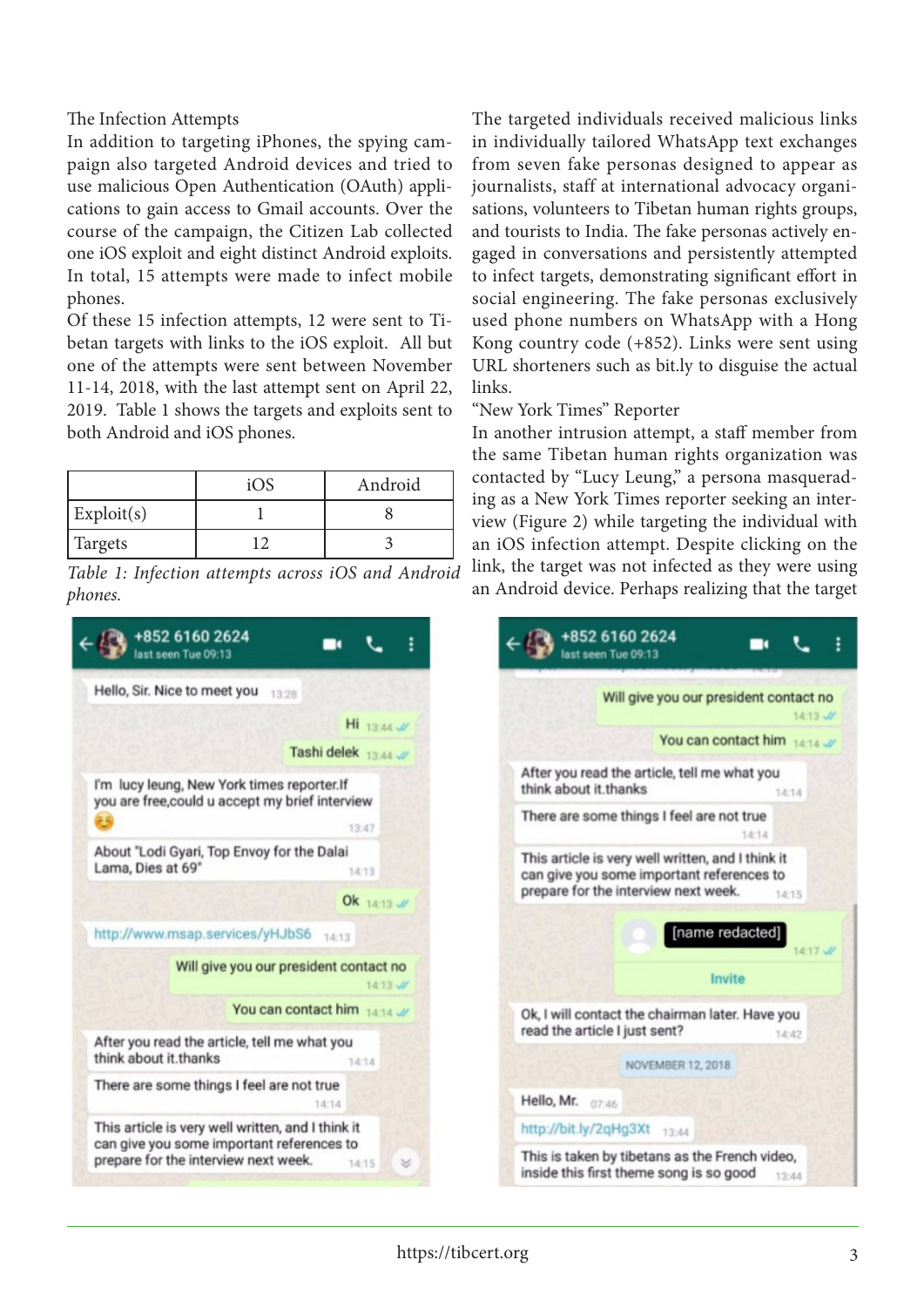was using an Android device, the persona sent an Android exploit link, this time disguising it via bit. ly.

# Accessing Your Gmail

Besides iOS and Android exploit chains, OAuth is also used in phishing attacks in both targeted operations and generic cyber crime. Recently, we have also seen campaigns using malicious OAuth applications targeting the Tibetan community, potentially in an effort to bypass users who are using two factor authentication on their Google accounts.

On May 31, 2019, a member of the Tibetan Parliament received a WhatsApp message requesting confirmation of a news story. The message included two bit.ly links (Figure 3). The first link sent in the message linked to hxxps://www.energy-mail[.] org/B20V54, which redirected to a Google OAuth application called Energy Mail that requests access to Gmail data. The second link served an Android exploit.

| another m<br>ment is the<br>DEFINING                                                                                                                                                                                                                               | G Sign in with Google                                                                                                                                                                                                                       |
|--------------------------------------------------------------------------------------------------------------------------------------------------------------------------------------------------------------------------------------------------------------------|---------------------------------------------------------------------------------------------------------------------------------------------------------------------------------------------------------------------------------------------|
| <b>RUN AITLE</b><br><b>Bri</b> has alw<br>mentally<br>Through Their Eyes<br>NIRMALA<br>SONIA SINGH<br><b>BETNET</b><br>alai Lama Exclusive: Chinese President Had Agre<br>Is it true?<br>6:59 AM<br>There is another news here<br>7:17 AM<br>http://bit.ly/2MgSRwL | <b>Energy Mail wants to access your</b><br>Google Account<br>This will allow Energy Mail to:<br>Read, compose, send, and permanently delete all $\binom{7}{1}$<br>м<br>your email from Gmail<br>Make sure you trust Energy Mail             |
| 7:17 AM<br><b>3 UNREAD MESSAGES</b><br>The Dalai Lama should receive<br>more support from the Indian                                                                                                                                                               | You may be sharing sensitive info with this site or app.<br>Learn about how Energy Mail will handle your data by<br>reviewing its privacy policies. You can always see or<br>remove access in your Google Account.<br>Learn about the risks |
| government.<br>7:34 AM<br>PM Modi snubs Tibetan<br>leadership for swearing-in<br>ceremony<br>8:41 AM                                                                                                                                                               | Cancel<br>Allow                                                                                                                                                                                                                             |

*Figure 3: Two bit.ly links were shared where the first one redirected to the Google OAuth application (requesting access to target's Gmail data) while the second link served an Android exploit.*

# 2.2 Solution by TibCERT

| Title                  | Instruction                                            |
|------------------------|--------------------------------------------------------|
| Don't Wait Update      | https://www.youtube.com/<br>watch?v=2PALi87h6yM&t=168s |
| Think Before You Click | https://www.youtube.com/<br>watch?v=OdJs3zwe4GI        |

In the past decade, digital security threats towards the Tibetan community have shifted from sending malware as email attachments to phishing and exploit campaigns carried out by POISON CARP. This shows that the operators are changing their tactics in response to the Tibetan community's awareness campaign. It also demonstrates the ongoing digital security challenges Tibetan groups face.

These are some practices highly recommended by TibCERT to avoid becoming a victim of such digital threats.

# 2.2.1 Don't Wait, Update



We secure our valuables like our wallets, keys, and homes. We know that if left unsecured, they can easily be a target for criminals. So, it makes sense to think the same way about the information stored on all of our devices.

Computers, tablets, phones, and other personal devices hold your emails, as well as important and confidential data. Criminals who get access to this valuable information can steal it, put harmful software on your devices, or both.

What's one easy way to help protect all of this sensitive information? Update your software regularly and as soon as possible when a newer version comes out. What's an even easier way? Set the updates to happen automatically. Don't ignore reminders to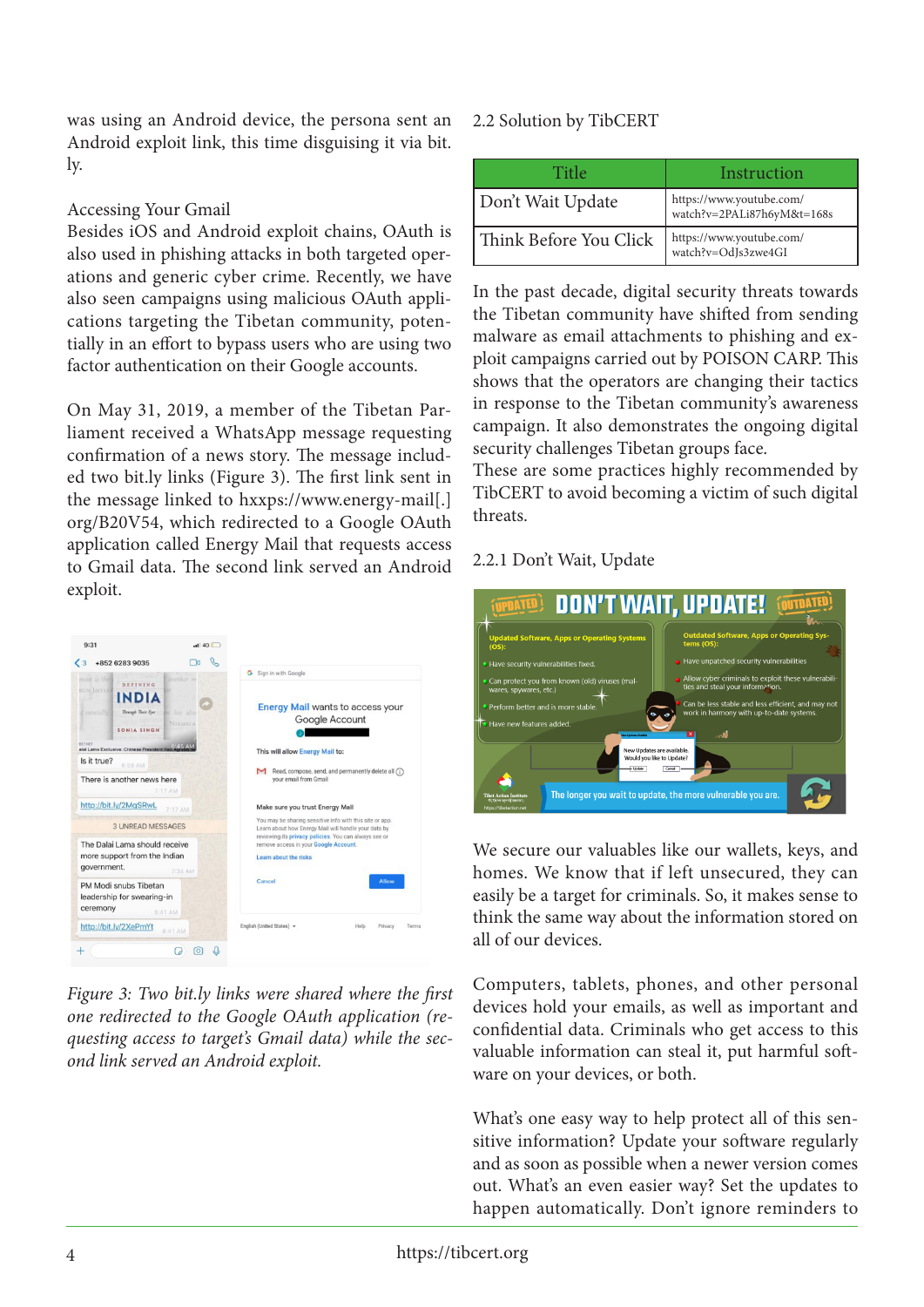update. Criminals look to exploit vulnerabilities before the software companies can fix it. Delaying updates gives additional time for hackers to access your information.

2.2.2 Think Before You Click

"Did you know this funny video of you is posted online?"

"Click here to read the latest breaking news on the situation inside Tibet"

"An important message from the Dalai Lama"

It is tempting to click on these links, isn't it?

That's because the messages are designed to take advantage of things we care about. Unfortunately, these links are often malicious and will take you to a website where your computer or phone can get infected with a virus.

Don't just open attachments or click on the links you receive in your email, Facebook, WhatsApp, and other communication apps. Unless you were expecting it, there's a strong chance that the attachment or link contains a virus that will dangerously infect your computer or phone as soon as you open it.

As a target community, it is critical that we report these infection attempts immediately to protect and grow our digital security knowledge as a community. Please contact us at info@tibcert.org if you have any questions or notice anything suspicious with your digital devices. Lastly, just as we meditate to clear our minds and help increase our focus, we can do the same for our devices by keeping them updated with the latest security releases, thereby helping keep them free of infections.

# 3. CHANGES IN TECHNOLOGY FOR TIBET

# 3.1 Gait Recognition

Watrix, a Chinese surveillance company, developed a new system for gait recognition that can identify people as far as 50 meters away. It even works when a person is not facing the camera or his/her face is covered. In an interview in his Beijing office, CEO Huang of Watrix said, "You don't need people's cooperation for us to be able to recognize their identity. Gait analysis can't be fooled by simply limping, walking with splayed feet or hunching over, because we're analyzing all the features of an entire body."<sup>1</sup>

This gait recognition technology takes a person's silhouette from a video and analyzes the silhoutte's movement to create a model of the way the person walks. However, as of yet, it is not capable of identifying people in real-time. A person has to upload a video into the program. A one-hour long video takes about 10 minutes to analyze. It doesn't necessarily need a specific camera, so footage from any surveillance camera will work.

Beyond surveillance, Huang says gait recognition can also be used to spot people in distress, such as elderly individuals who may have fallen down.

3.2 New "Social Security Card" for Tibetans According to human rights groups, this year saw Chinese authorities in Tibet expanding the distribution of controversial social security cards across the region, prompting fears that the cards will be used to further tighten control over the Tibetan people.

Recently, Radio Free Asia (RFA) reported on comments from Washington-based International Campaign for Tibet (ICT) that "the cards give access to a wide range of social services including banking, welfare and medical insurance, and will be tied to social-credit system that cuts off benefits to Tibetans deemed disloyal to Beijing's rule." ICT went on to say, "The rollout of the cards reflects the Chinese government's use of personal information as a tool of social control," adding, "In Tibet today, even moderate and mild expressions of Tibetan national identity, religion and culture can be classified as 'splittist' and therefore 'criminal.'" The RFA article also reported that, "Electronic data collected by the cards, which replace a wide range of separate cards already in use, could be used to monitor and 'directly punish individuals with penalties such as loss of employment or pension, torture, imprisonment or

 *1 https://www.voanews.com/silicon-valley-technology/chinesegait-recognition-tech-ids-people-how-they-walk*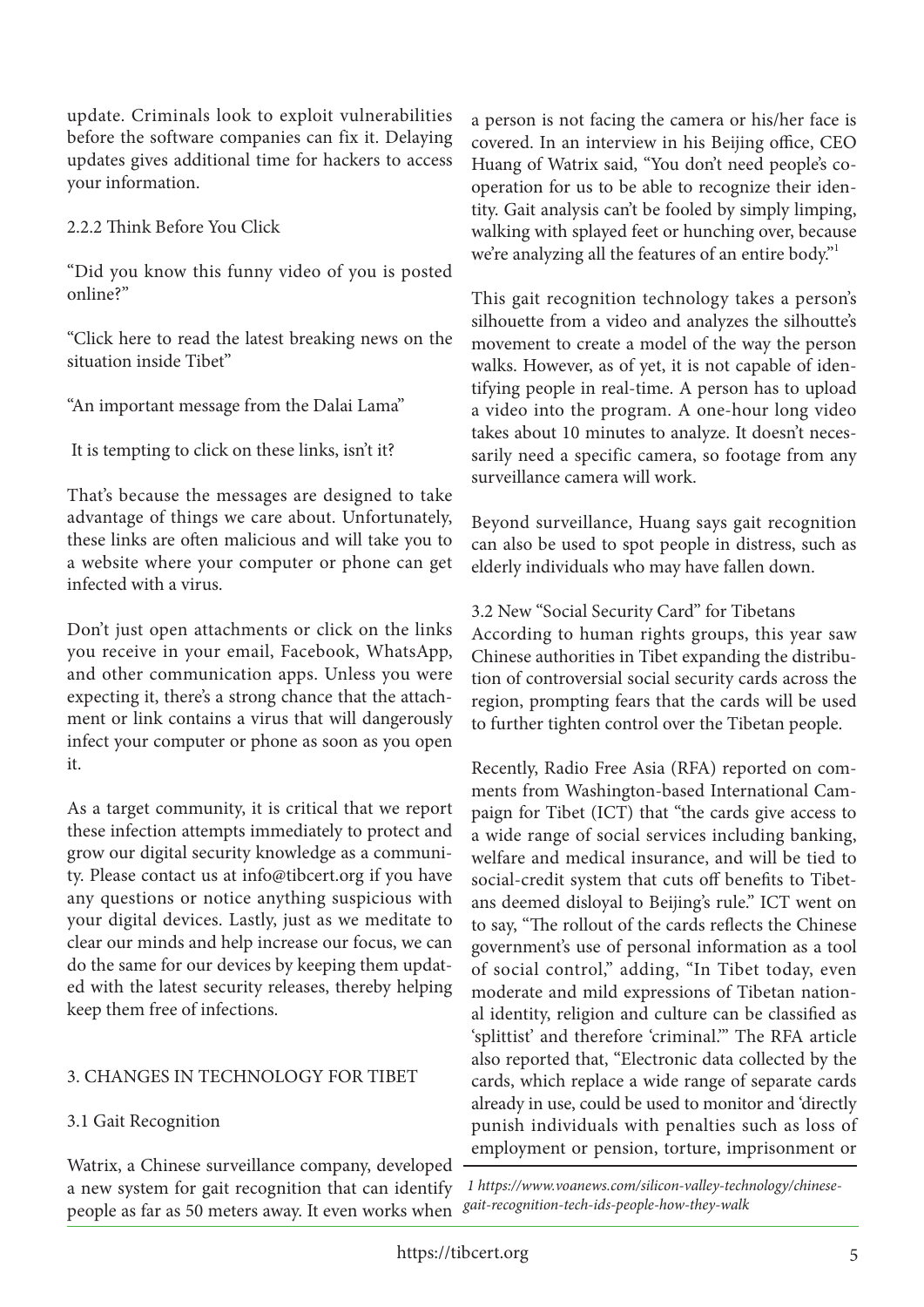# worse,' ICT said."<sup>2</sup>

RFA continued: "Citing Chinese media reports, ICT said that 2.7 million of the new cards have already been distributed across China's Tibet Autonomous Region (TAR), with a total of 3 million set to be issued by the end of the year. 'The new system which authorities say achieves 'one person, one card,' in TAR—and the rollout of the social credit scheme will strengthen the Chinese government's comprehensive system of 'grid management' (the 'Iron Grid') in the TAR, ICT said."

3.3 Voice Biometric Collection Threatens Privacy

iFlytek, based in Anhui province, is a major artificial intelligence company focused on speech and speaker recognition. A Chinese company responsible for producing 80 percent of all speech recognition technology in China, they have set up—jointly with the Ministry of Public Security's forensics center—a key ministry laboratory in artificial intelligence voice technology that has "helped solve cases" in Anhui, Gansu, Tibet, and Xinjiang. The company states it can develop artificial intelligence systems that can handle minority languages, including Tibetan and Uyghur.<sup>3</sup>

According to Human Rights Watch, the Chinese government is collecting "voice pattern" samples of individuals to establish a national voice biometric database in collaboration with iFlytek. In fact, in recent years, the Chinese government has stepped up the use of biometric technology in order to bolster its existing mass surveillance and social control efforts. This includes the construction of large-scale biometric databases.<sup>4</sup>

Human Rights Watch goes on to report that, "The collection of voice biometrics is part of the Chinese government's drive to form a "multi-modal" biometric portrait of individuals and to gather ever more data about citizens. This voice biometric data is linked in police databases to the person's identification number, which in turn can then be linked to

a person's other biometric and personal information on file, including their ethnicity, home address, and even their hotel records."5

### 4. TECHNOLOGY NEWS ABOUT CHINA

### 4.1 Huawei Controversy

Huawei is a mainland Chinese technology giant that ranks number one in telecom and number two in global smartphone sales. However, it has recently been more famous as the source of the 2019 US-China trade war. Due to Huawei's close relationship with the Chinese government, their equipment is suspected to have spying tools that are implanted to exploit other countries and companies. Due to this, in 2012, the United States government initially banned US companies from using Huawei networking equipment.<sup>6</sup> In May 2019, President Donald Trump further signed an executive order to cease the use of Huawei products in US communications networks for the security and privacy of the nation. The company was also added to the Bureau of Industry and Security's Entity List in May. The Bureau of Industry and Security is an agency of the United States Department of Commerce that deals with issues involving national security and high technology.

The US trade ban has greatly affected Huawei, as under the terms of the trade ban policy, Google was barred from selling an Android license to them, which meant that Huawei phones could use the base open-source code but would not have access to the all-important Play Store and Google apps. The US offered a temporary reprieve to American companies, allowing them to work with Huawei until August. That reprieve was later extended to November.<sup>7</sup>

For existing Huawei devices, a temporary licence had been issued which allows Google to support and update the Android OS currently running on these devices. As a result, the trade ban has affected

| 3 https://www.hrw.org/news/2017/10/22/china-voice-biometric-collec-<br>tion-threatens-privacy<br>4 https://www.hrw.org/news/2017/10/22/china-voice-biometric-collec-<br>tion-threatens-privacy | 2 https://www.rfa.org/english/news/tibet/controls-08232019152941.html 5 https://www.hrw.org/news/2017/10/22/china-voice-biometric-collec-<br>tion-threatens-privacy<br>6 https://www.cnet.com/news/lawmakers-to-u-s-companies-dont-buy-<br>huawei-zte/<br>7 https://www.cnet.com/news/us-commerce-department-extends-re-<br>prieve-allowing-companies-to-sell-to-huawei/ |
|------------------------------------------------------------------------------------------------------------------------------------------------------------------------------------------------|--------------------------------------------------------------------------------------------------------------------------------------------------------------------------------------------------------------------------------------------------------------------------------------------------------------------------------------------------------------------------|
|------------------------------------------------------------------------------------------------------------------------------------------------------------------------------------------------|--------------------------------------------------------------------------------------------------------------------------------------------------------------------------------------------------------------------------------------------------------------------------------------------------------------------------------------------------------------------------|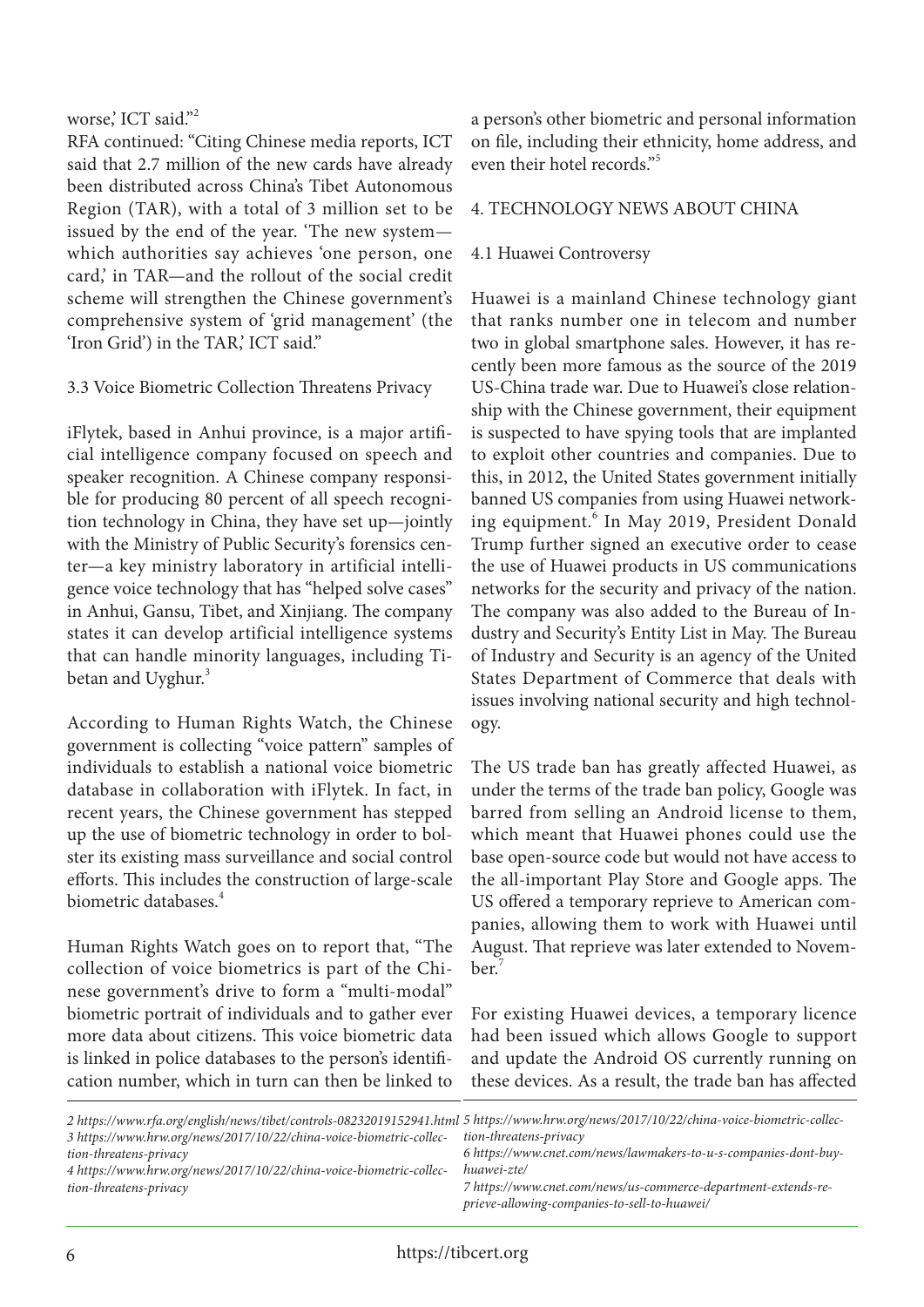the development of future Huawei products due to the absence of Google tools and support. In order to overcome this issue, Huawei is working on its own operating system HarmonyOS.

In a media interview last month, Richard Yu, the head of Huawei's consumer business, confirmed that Huawei will begin using its HarmonyOS operating system if the situation with the US government does not change . The newly-launched Huawei products (e.g., Huawei Mate 30 and Mate 30 Pro) do not currently have access to Google Play services and support.<sup>8</sup>

# 4.2 Apple Censorship

Recent activities in mainland China and the protests in Hong Kong have shown that Apple is willing to bow down to the Chinese government's censorship. Apple has censored many apps that raise their voice in support of the pro-democracy movement in Hong Kong and ethinic minorities, including the Uyghur and Tibetan communities.

Earlier this month, Apple removed HKmap.live an app that pro-democracy protesters and citizens in Hong Kong used to track police activity—from its iOS App Store, after the Chinese Communist Party's flagship newspaper People's Daily published an op-ed criticizing the tool.

Apple also removed Quartz (a news application) from its China App Store after the outlet extensively reported on the protest movement in Hong Kong. Around the same time, Apple began hiding the Taiwan flag<sup>9</sup> emoji from its users in Hong Kong and Macau, since the Chinese Communist Party asserts that Taiwan is formally part of the country under its One-China policy. Previously, the Taiwan flag emoji was only banned in mainland China and not in Hong Kong and Macau. Apple has not given any satisfactory answers on why it has banned these apps from Chinese App Store, just like when they censored 29 Tibetan apps from the Chinese App Store. China's complicated politics present problems

not just for Apple and other tech companies, but for any corporation that courts consumers in the country.

4.3 NBA and BlitzChung

On October 4, Daryl Morey, the general manager of the Houston Rockets, shared an image with this slogan: "Fight for Freedom, Stand with Hong Kong."<sup>10</sup> Soon after, he was forced to delete the tweet which stands in support of the Hong Kong protests. Tencent and Chinese state media later halted digital streaming of NBA preseason games, and Morey and the NBA issued an apology. Later, NBA Commissioner Adam Silver revealed he had been asked by Chinese government officials and business partners in China to fire Morey for his tweet.<sup>11</sup>

A few days after the NBA controversy began, the video game company Activision Blizzard suspended BlitzChung. Blitzchung is a professional esports player of the online collectible card game Hearthstone and he hails from Hong Kong. He has played in multiple tournaments and, according to the Hearthstone esports player profile, is ranked seventh in the second season of 2019's Hearthstone Grandmasters for the Asia-Pacific region. On October 6, Blitzchung appeared on the official Taiwan Hearthstone stream after the Grandmasters second season of 2019 ended. During an interview with two streamers, Blitzchung put on a ski mask and gas mask, similar to ones worn by Hong Kong protesters to protect themselves from tear gas, though since banned by the government earlier this month.

The streamers, apparently aware of Blitzchung's motivations, ducked down to hide their faces. For his part, Blitzchung reportedly said in Chinese, "Liberate Hong Kong. Revolution of our age." Blizzard punished Blitzchung by taking away the prize money he won in the Grandmasters second 2019 season and banned him for a year from playing professionally in Hearthstone esports.

4.4 Apple Malware Targeting Minority Group in China

*8 https://www.livemint.com/technology/apps/absence-of-googleapps-hurting-huawei-the-most-report-11571638890363.html 9 https://www.wired.com/story/apple-china-censorship-apps-flag/ 11 https://www.si.com/nba/2019/10/17/chinese-government-asked-nba-*

*10 https://www.sportingnews.com/us/nba/news/daryl-morey-tweet-controversy-nba-china-explained/togzszxh37fi1mpw177p9bqwi fire-daryl-morey*